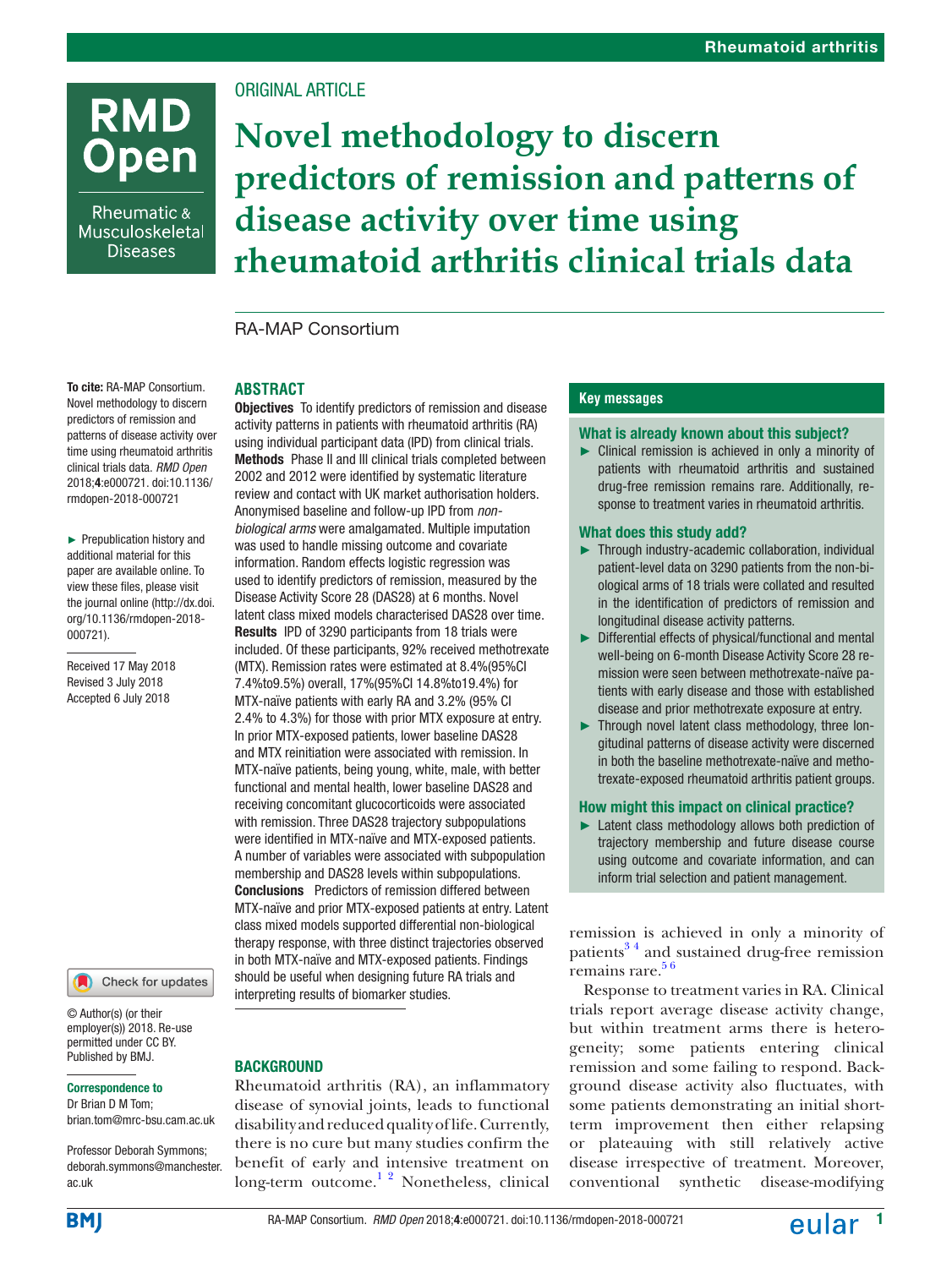antirheumatic drugs (csDMARD) have slow onset of action. Given that prolonged periods of uncontrolled disease activity lead to joint damage and disability, a major unmet need is to identify patient-level predictors of response in order to identify patients with differing patterns of response over time (ie, types of patients with a greater or lesser chance of responding). Such information could guide treatment choices, saving both time and money in achieving sustained disease control; and improve the efficiency of clinical trials.

The Rheumatoid Arthritis (RA-MAP) Consortium is a UK industry-academic partnership funded jointly by the Medical Research Council and the Association of the British Pharmaceutical Industry. RA-MAP's goal is to investigate clinical and biological predictors of disease outcome in RA, by bringing together experts in basic, clinical, therapeutic development and biostatistical research.[7](#page-11-3) One RA-MAP work stream investigated clinical predictors of remission and response by collation of individual participant data (IPD) from the non-biological arms of randomised controlled clinical trials (RCT). The aims were to identify predictors of response and to identify disease trajectory subpopulations; and then use the findings to inform study design and analysis of future studies.

#### **METHODS**

#### Identification of relevant studies and study selection

Potential studies were identified by systematic literature review (final search: 13 March 2012) from MEDLINE, EMBASE, PubMed, Ovid, Web of Science, UK Clinical Research Network Portfolio Database ([http://public.ukcrn.](http://public.ukcrn.org.uk/) [org.uk/](http://public.ukcrn.org.uk/)), ClinicalTrials.gov [\(https://clinicaltrials.gov](https://clinicaltrials.gov)) and the National Research Register. Searches combined MeSH terms for RA, study type (eg, 'randomised controlled trial') and biological and non-biological DMARDs. Additionally, chief investigators of known academic-led clinical trials completed between 2002 and 2012, involving UK patients, were contacted. Current UK market authorisation holders for non-biological and biological DMARDs were also sent a survey via their RA-MAP representative to identify additional trials and seek information on availability of IPD from clinical trials coordinated in the UK or which enrolled UK subjects.

Assessment of trials' eligibility for inclusion was performed independently by the study coordinator and principal investigator (DS). Lack of consensus was resolved through discussion with the trial's chief investigator(s), industry sponsor or referral to study publications.

A second literature search was conducted to identify known predictors of remission in RA. This informed the request for baseline data items.

Owners of suitable trial data sets were approached via the RA-MAP representative for access to data on requested variables for all (or a random 80% of) participants in non-biologic arm(s) of these trials. The inclusion criteria, trials obtained and data requested are detailed in [online](https://dx.doi.org/10.1136/rmdopen-2018-000721)

[supplementary material.](https://dx.doi.org/10.1136/rmdopen-2018-000721) Eligibility of data sets relied on the original informed consent allowing data sharing.

#### Data collection, management and harmonisation

Deidentified data were transferred to the coordinating centre, and further anonymisation added through generation of new unique study identifiers.

Data received were checked for internal consistency, with queries referred back to data owner/supplier. Data were harmonised across trials (ie, given single variable name, standardisation of unit measurement, similar coding of variables when possible) to a standard format for incorporation into a central database. The end product was a pooled database of IPD from trials received. Although a common set of items was requested, some trials, by design, had not collected all items, or when collected, differed in form/construct or level of detail.

#### Derived disease activity measure and remission definition

Where possible Disease Activity Score 28 (DAS28) was derived using the four individual components of erythrocyte sedimentation rate (mm/hour), patient global assessment of disease activity (0–100mm visual analogue scale (VAS)) and 2[8](#page-11-4)-tender and 28-swollen joint counts. $8^{\circ}$ If patient global assessment was not supplied as a VAS, the three-component DAS2[8](#page-11-4) was calculated.<sup>8</sup> If direct derivation of DAS28 was not possible then supplied DAS28 was used or the transformation of van Gestel  $et\ a^{\beta}$  applied to convert original  $DAS^{10\,11}$  to DAS28. Clinical remission was defined as DAS28<2.6.<sup>[12](#page-11-7)</sup>

#### Sample size evaluation

Initial sample size calculation considered a remission model with 25 significant effects. For simplicity, it assumed that these effects arose from continuous variables that remained statistically significant when dichotomised. A clinically worthwhile detectable difference in remission rates between two groups, formed by median dichotomisation of any predictor, was taken as  $4\%$  (eg, 6% remission rate for group below median vs 10% for group above median; giving an overall remission rate of 8%). Assuming a significance level of 0.2% (accounting for multiple testing), a total sample size of 4218 or 2942 is calculated for 95% or 80% power, respectively.

The above scenario was conservative because (1) fewer significant effects could be expected; (2) dichotomisation results in efficiency losses; (3) a 4% difference was considered small; and (4) strict significance level of 0.2% was chosen. It was anticipated that sample sizes above 2500 would be sufficient to achieve the work stream's aims.

## Statistical methods

The main analyses were based on coprimary outcomes of clinical remission at 6 months (within a 22–26-week window) and DAS28 measured longitudinally. One trial, with 12-week follow-up, was excluded from analyses of remission at 6 months but included in analyses of DAS28 over time. Clinical remission was estimated overall, and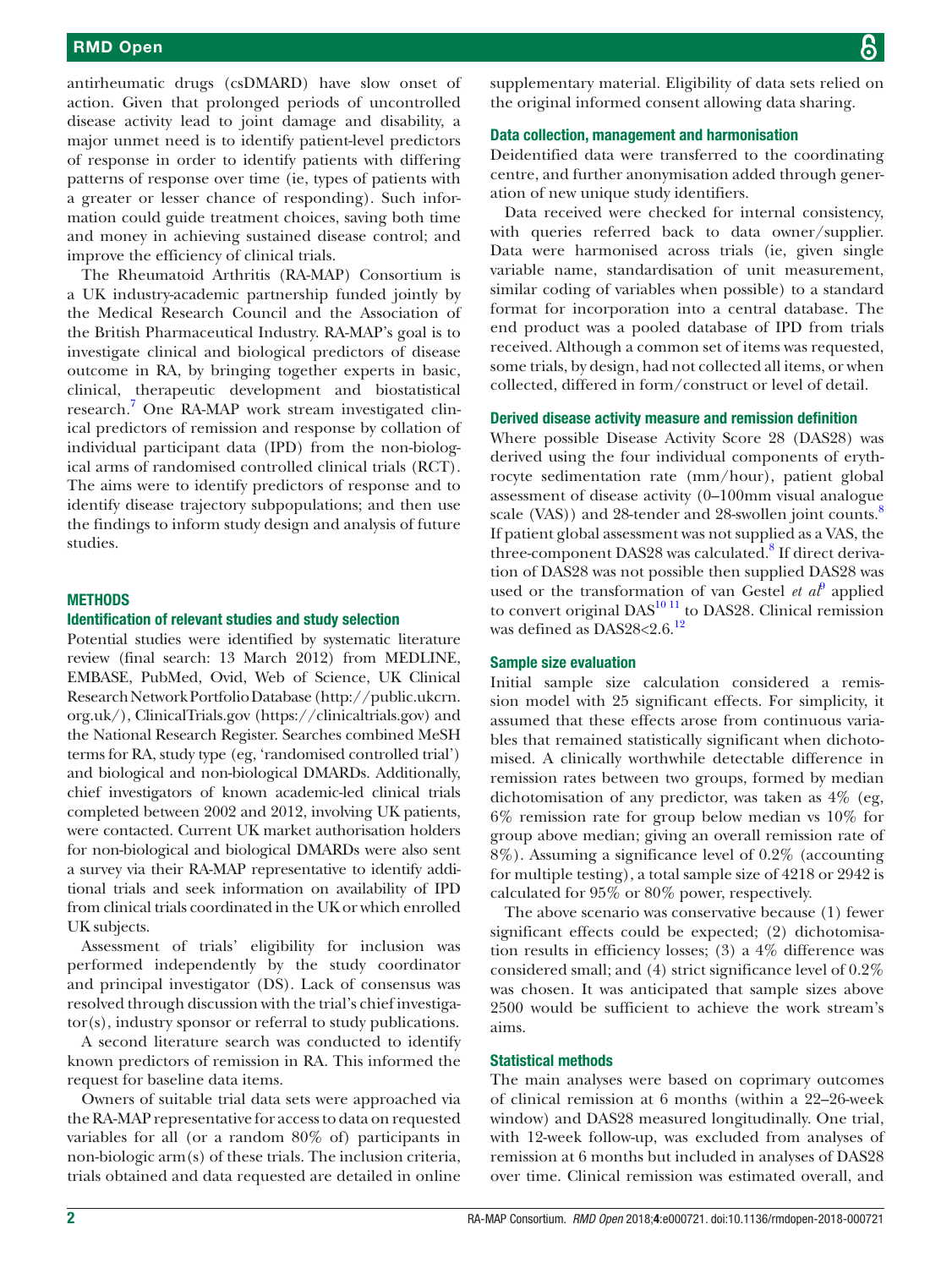separately for methotrexate-naïve (MTX-naïve) entry subjects and those with prior MTX exposure (MTX-exposed). The MTX-exposed group consisted of those on background MTX at trial entry and those who had discontinued MTX.

To identify predictors of remission, (multilevel) random effects logistic regression models (with trial-level random effects) stratified by baseline MTX exposure were considered. If heterogeneity across trials was insubstantial then trial-level random effects were removed. The base model focused on known predictors of remission and potential confounders with limited missing information. $13-15$  It considered the effect of age, sex, ethnicity, disease duration, DAS28, rheumatoid factor (RF) status and RA medication (both prior exposure and as part of study treatment protocol) at baseline. Baseline DAS28 and history of RA medication were also included to adjust for differences in the trial populations due to differing inclusion criteria. Screening models considered separate effects of other potential baseline predictors introduced into the base model. Multivariate models were then built using variables identified as important at screen and forward selection.

Longitudinal latent class mixed models, stratified by MTX exposure at baseline, were used to (1) characterise DAS28 over time (restricted to 1-year follow-up), (2) adjust for potential predictors, (3) incorporate within-patient correlation, and (4) identify cluster trajectories of clinically important subpopulations.[16](#page-11-9) Fixed and random patient-level intercepts, linear and quadratic effects were considered for linear mixed models fitted within latent classes. These random effects were nested within trial. Trial-level random effects were considered, but removed when found inconsequential. (Relative) entropy was calculated to assess the ability of each model to classify individuals into latent classes.<sup>[17](#page-11-10)</sup> Higher values of entropy indicate better classification of individuals.

Sporadically and systematically missing baseline covariate and missing outcome information at *attended* visits were imputed using multivariate imputation by chained equations,  $\frac{18}{19}$  under the missing at random assumption. The hierarchical/multilevel structure (ie, visits within patient, patients within trial) was respected where possible. Twenty imputed data sets were created, analysed and results pooled using Rubin's rules.<sup>20</sup>

All statistical analyses were performed in R statistical software[.21](#page-11-13) R packages *lme4*, [22](#page-11-14) *mice*[23](#page-11-15) and *lcmm*[24](#page-11-16) were used for the various analyses.

#### **RESULTS**

## Systematic search and inventory of trials survey

We identified 63 trials to include in the inventory [\(online](https://dx.doi.org/10.1136/rmdopen-2018-000721) [supplementary table 1](https://dx.doi.org/10.1136/rmdopen-2018-000721)). Sixty trials were industry sponsored (54 from RA-MAP partners) and three academic (from RA-MAP partners). Partial or complete information from study sponsors or publicly available sources was collated for 54/63 trials. There were 8778 patients

in non-biological arms of these 54 trials with estimated 6-month remission rate of 8.2%. This estimate informed study sample size (see the Methods section).

#### Trials received

Patient-level data from non-biological arms of 19 trials were provided by six industry and two academic RA-MAP partners (see [online supplementary table 1](https://dx.doi.org/10.1136/rmdopen-2018-000721)). One trial was excluded as it recruited patients with early inflammatory polyarthritis. Patients in the included trials (all started before 2010) met the 1987 American College of Rheumatology RA classification criteria.<sup>25</sup> Data for 3290 participants from the combined non-biological arms of these 18 trials were obtained. Patient numbers from these trials ranged from 50 to 467. Non-biological assigned treatments included (1) placebo, (2) MTX or other csDMARD monotherapy, or (3) MTX in combination with another csDMARD and/or with glucocorticoid. Placebo-treated patients received either (1) placebo in addition to background RA medication; (2) placebo alone (with RA medication discontinued prior to trial start); or (3) placebo alone (with no prior RA medication; ie, RA medication naïve). Further information on planned duration of RCT phase, inadequate response to csDMARDs, biological intervention, and primary and secondary efficacy outcomes related to disease activity are reported in [online supplementary table 1](https://dx.doi.org/10.1136/rmdopen-2018-000721). No data on patients treated in the biological arms of these trials were requested or received.

#### Patient characteristics

The baseline demographic and disease characteristics of included patients are summarised in [table](#page-3-0) 1. Only three trials provided information on anti-citrullinated protein antibody status. The mean baseline DAS28 (with SD) was  $6.5(1.1)$ .

Fifty-four per cent of patients were on background MTX at start, 35% were MTX-naïve and 11% had prior MTX exposure (MTX discontinued). Ninety-two per cent of participants were either randomised to MTX or were on background MTX that continued. Twelve per cent was randomised to or continued other csDMARDs. The corresponding percentage for glucocorticoids was 27%. The majority of MTX-naïve patients at entry (93%) were randomised to MTX. Fifty-two per cent of those who discontinued MTX were randomised to MTX reinitiation. A majority of them were viewed as having already demonstrated lack of adequate MTX response.

The 1137 patients who were MTX-naïve at trial entry had substantially shorter median symptom duration than the 2148 patients with prior MTX exposure (8 months vs 7 years, p<0.0001); confirming the fact that the former corresponded to those with early RA.

## Clinical remission at 6 months

Overall 6-month remission rate was estimated at 9.6%(95%CI 8.4%to10.9%) based on 2275 patients for whom 6-month remission could be defined from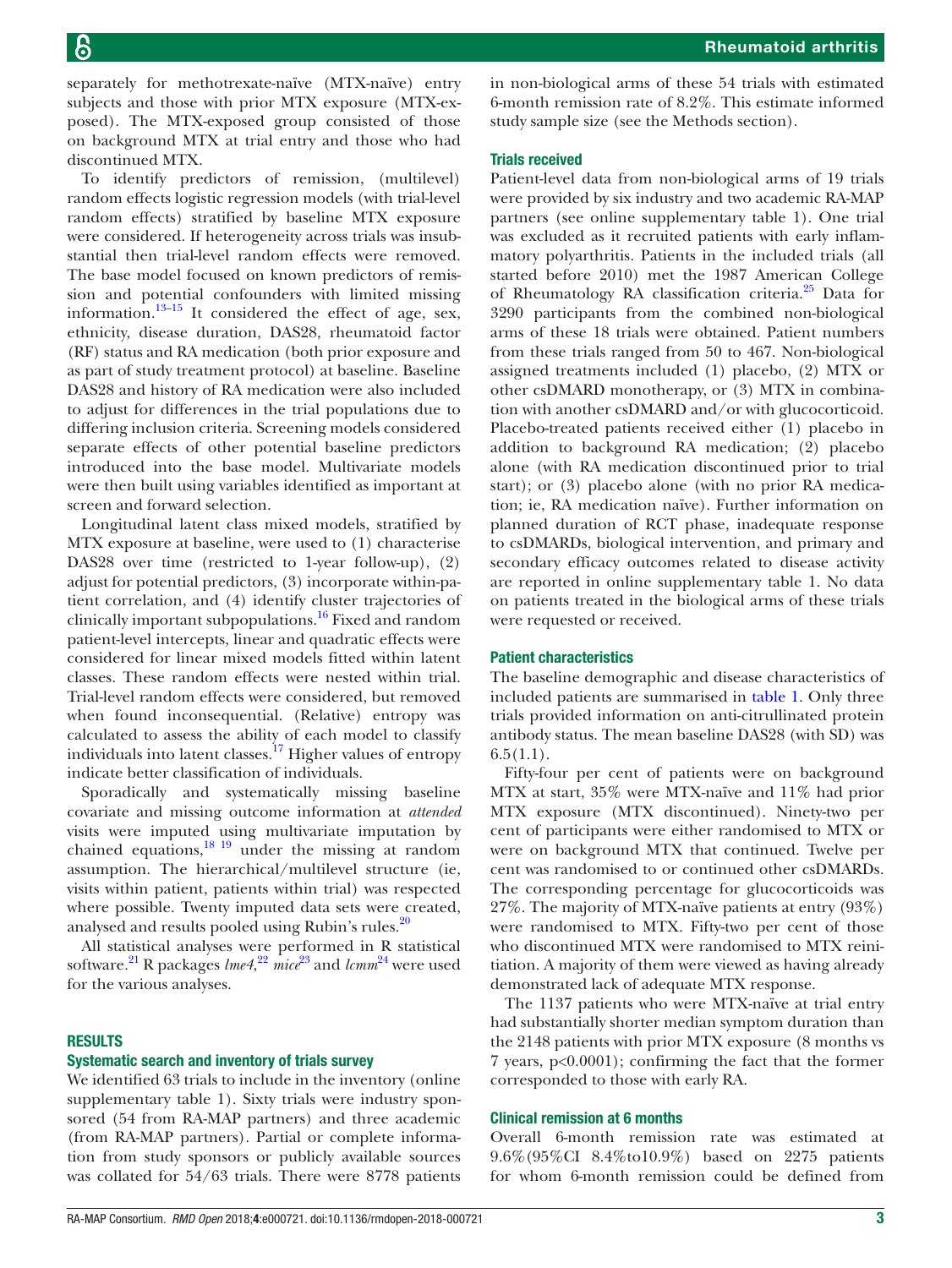<span id="page-3-0"></span>

|                                                                                                                                                                                                                                                                                                                | Is with information<br>Number of trial | Overall (n=3290) |                  | MTX-naïve (n=1137) |               | MTX-exposed (n=2148) |               |
|----------------------------------------------------------------------------------------------------------------------------------------------------------------------------------------------------------------------------------------------------------------------------------------------------------------|----------------------------------------|------------------|------------------|--------------------|---------------|----------------------|---------------|
| Characteristics                                                                                                                                                                                                                                                                                                |                                        | Value            | $%$ Miss         | Value              | Miss<br>್ಧ    | Value                | $%$ Miss      |
| Mean age (SD), years                                                                                                                                                                                                                                                                                           | $\frac{8}{1}$                          | 52.6 (12.6)      | $\circ$          | 52.7(13.1)         | $\circ$       | 52.6 (12.4)          | $\circ$       |
| Female, %                                                                                                                                                                                                                                                                                                      | $\overset{\infty}{\mathbf{-}}$         | 67               | $\circ$          | 73.6               | $\circ$       | 81.8                 | $\circ$       |
| White, %                                                                                                                                                                                                                                                                                                       | $\frac{8}{3}$                          | 85.7             | 0.9              | 89.3               | 0.09          | 83.8                 | $\frac{3}{2}$ |
| Rheumatoid factor positive, %                                                                                                                                                                                                                                                                                  | $\frac{\infty}{1}$                     | 75.3             | $\frac{8}{1}$    | 76.3               | 3.5           | 76.6                 | 0.6           |
| Median (IQR) disease duration, years                                                                                                                                                                                                                                                                           | $\overline{1}$                         | $4(1 - 10)$      | 5.6              | $0.67(0-1.5)$      | 1.8           | $7(3-13)$            | 7.7           |
| Mean (SD) age at onset, years                                                                                                                                                                                                                                                                                  | $\frac{\infty}{\tau}$                  | 46 (13.6)        | 5.6              | 50.6 (13.5)        | $\frac{8}{1}$ | 43.5 (13.0)          | 7.7           |
| $\%$<br>Smoking status,                                                                                                                                                                                                                                                                                        | $\overline{C}$                         |                  | 39.3             |                    | 57.2          |                      | 29.7          |
| Non-smoker                                                                                                                                                                                                                                                                                                     |                                        | 14.9             |                  | 26.5               |               | $\frac{1}{11}$       |               |
| Current smoker                                                                                                                                                                                                                                                                                                 |                                        | 19.2             |                  | 22.4               |               | 18.2                 |               |
| Not current/ex-smoker                                                                                                                                                                                                                                                                                          |                                        | 65.9             |                  | 51.1               |               | 70.7                 |               |
| Mean (SD) 28-tender joint counts                                                                                                                                                                                                                                                                               | $\frac{6}{1}$                          | 15.1(7.1)        | 9.6              | 13.6(7.6)          | 14.2          | 15.8(6.8)            | 7.2           |
| Mean (SD) 28-swollen joint counts                                                                                                                                                                                                                                                                              | $\frac{6}{1}$                          | 12.3(6)          | 9.6              | 11.4(6.3)          | 14.2          | 12.8(5.7)            | 7.2           |
| Mean (SD) erythrocyte sedimentation rate<br>(ESR), mm/hour                                                                                                                                                                                                                                                     | $\frac{8}{10}$                         | 46.2 (27)        | 0.5              | 44.1 (27.7)        | 0.18          | 47.4 (26.5)          | 0.7           |
| Mean (SD) C-reactive protein (CRP), mg/dL                                                                                                                                                                                                                                                                      | $\overline{1}$                         | 2.64(3.3)        | 16.3             | 3.285 (3.399)      | 44.1          | 2.44 (3.24)          | 1.6           |
| Mean (SD) DAS28 (using ESR)                                                                                                                                                                                                                                                                                    | $\frac{8}{1}$                          | 6.5(1.1)         | $\overline{1}$ . | 6.25(1.20)         | H             | 6.613 (0.939)        | 2.0           |
| Mean (SD) HAQ                                                                                                                                                                                                                                                                                                  | $\frac{1}{2}$                          | 1.578 (0.640)    | 21.3             | 1.588 (0.663)      | 2.6           | 1.571 (0.622)        | 31.1          |
| Mean (SD) SF-36 Physical Summary Score                                                                                                                                                                                                                                                                         | $\frac{1}{2}$                          | 30.73 (7.73)     | 24.4             | 29.95 (8.10)       | 17.9          | 31.2(7.5)            | 27.7          |
| Mean (SD) SF-36 Mental Summary Score                                                                                                                                                                                                                                                                           | $\frac{1}{2}$                          | 41 (12.31)       | 24.4             | 40.84 (13.33)      | 17.9          | 41.1 (11.7)          | 27.7          |
| MTX history status, %                                                                                                                                                                                                                                                                                          | $\frac{8}{1}$                          |                  | 0.2              |                    |               |                      | $\circ$       |
| MTX-naïve                                                                                                                                                                                                                                                                                                      |                                        | 34.6             |                  |                    |               | $\circ$              |               |
| On background MTX (ongoing)                                                                                                                                                                                                                                                                                    |                                        | 54.2             |                  |                    |               | 82.9                 |               |
| Previous MTX use (stopped)                                                                                                                                                                                                                                                                                     |                                        | 11.2             |                  |                    |               | 17.1                 |               |
| Randomised to or on MTX at start, %*                                                                                                                                                                                                                                                                           | $\frac{8}{1}$                          | 92.1             | $\circ$          | 93.1               | $\circ$       | 91.8                 | $\circ$       |
| Randomised to or on csDMARD (other than<br>MTX) at start, %*                                                                                                                                                                                                                                                   | $\frac{\infty}{1}$                     | 11.9             | $\circ$          | 25.2               | $\circ$       | 5                    | $\circ$       |
| Randomised to glucocorticoids at start, %*                                                                                                                                                                                                                                                                     | $\frac{8}{1}$                          | $\overline{ }$   | $\circ$          | 20.3               | $\circ$       | $\circ$              | $\circ$       |
| Randomised to or on glucocorticoids at start,<br>%                                                                                                                                                                                                                                                             | $\frac{\infty}{\tau}$                  | 27.4             | $\circ$          | 28.4               | $\circ$       | 27                   | $\circ$       |
| csDMARD, conventional synthetic disease-modifying antirheumatic drug; DAS28, Disease Activity Score 28; HAQ, Health Assessment Questionnaire.<br>"Not mutually exclusive categories as patients can be randomised to or receive dual therapy.<br>MTX-exposed (n=2148); in five patients MTX status was unknown |                                        |                  |                  |                    |               |                      |               |

 $\overline{6}$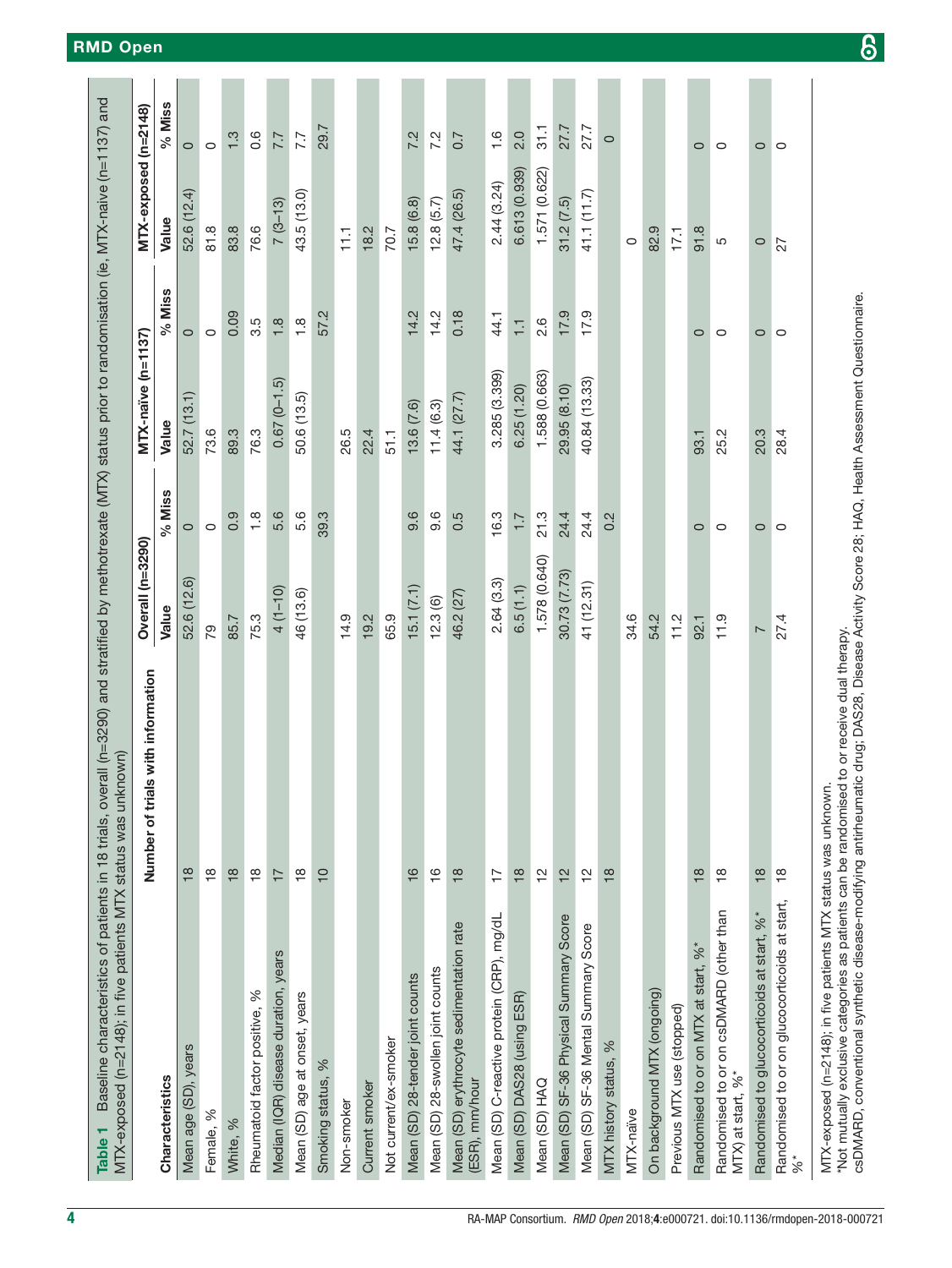observed data. After multiple imputation, a 6-month remission rate of 8.4%(95%CI 7.4%to9.5%) was estimated based on 2766 patients who had attended visits within the 22–26week window period. For MTX-naïve entry participants, observed 6-month remission rate was 17.7%(95%CI 15.4%to20.2%) and estimated remission rate after imputation was 17%(95%CI 14.8%to19.4%) based on 1048 patients. For MTX-exposed patients, corresponding estimates were 3.5%(95%CI 2.6%to4.6%) and 3.2%(95%CI 2.4%to4.3%) based on observed data and imputed data from 1718 patients. The adjusted OR of achieving 6-month remission for MTX-exposed versus MTX-naïve patients was 0.26(95%CI 0.17to0.40). Adjustments were made for variables included in the base logistic regression model.

## Predictors of clinical remission at 6 months MTX-naïve at entry

The base (multilevel) random effects logistic regression model for MTX-naïve entry patients is shown in [online](https://dx.doi.org/10.1136/rmdopen-2018-000721) [supplementary table 1](https://dx.doi.org/10.1136/rmdopen-2018-000721). Age, sex, ethnicity, baseline DAS28 and randomised to concomitant glucocorticoids were associated with remission. After screening, three additional variables were considered in building the model further. These were functional disability (Health Assessment Questionnaire, HAQ), SF-36 Physical and Mental Summary Scores.

As HAQ was negatively correlated with SF-36 Physical Summary Score (Pearson correlation of −0.57), two final models (A and B; see [table](#page-5-0) 2) were derived, in which either HAQ or SF-36 Physical Summary Score (but not both together), alongside the SF-36 Mental Summary Score, was considered for inclusion using forward selection. In these models, remission was predicted by being white, male, younger, randomised to concomitant glucocorticoids, having better functional/physical and mental health and lower DAS28, at baseline. Being randomised to concomitant glucocorticoids increased the odds of achieving remission by 4.0(95%CI 2.3to7.2) over not receiving glucocorticoids (model B), controlling for other variables. As most MTX-naïve entry subjects (93%) received MTX, an effect for receiving MTX during the trial could not be estimated, although it was adjusted for in the analysis.

# MTX-exposed at entry

The logistic regression (dropping trial-level random effects) in MTX-exposed patients (see [table](#page-6-0) 3) identified lower baseline DAS28 and randomisation to MTX as being associated with achieving 6-month remission. However, patients with prior MTX exposure who were randomised to MTX reinitiation were significantly more likely (p<0.0001) to achieve remission than those continuing on background MTX (adjusted OR 5.2 with 95%CI 2.5 to 10.4). No evidence for functional/physical and mental health effects was found.

# Characterising disease activity over 1 year of follow-up

Novel latent class mixed modelling of DAS28 suggested the clustering into three subpopulations/classes with differing trajectory profiles in both MTX-naïve and exposed baseline groups. No evidence to support inclusion of trial-level random effects, random slopes or random quadratic effects was found and so the linear mixed models within latent classes contained only fixed effects and random intercepts.

# MTX-naïve at entry

The three subpopulations identified (table 4 and [figure](#page-8-0) 1; n=1137) corresponded to a fast improver group (class 1; 8% of patients) who, on average, started with higher DAS28; a moderate improver group (class 2; 31.6%) who improved at around half the rate of fast improvers; and an inadequate responder group (class 3; 60.4%) with an improvement rate only 20% of that in class 1. On average, DAS28 of a typical patient with RA would improve by 3.91 in the fast improvers, 2.02 in moderate improvers and 0.56 in inadequate responders over 1 year of follow-up from trial entry.

Higher baseline HAQ was associated with having inadequate response. Men were more likely than women to be fast improvers compared with moderate improvers. Higher DAS28 over time in inadequate responders was associated with longer symptom duration (p=0.0136), non-white  $(p=0.0118)$  and higher HAQ over time  $(p<0.0001)$ . In moderate improvers, not being randomised to glucocorticoids ( $p=0.0074$ ) and higher HAQ over time ( $p<0.0001$ ) were associated with higher DAS28. In fast improvers, only higher HAQ was associated with higher DAS28 (p<0.0001). The model's entropy was 0.758, demonstrating good classification. A four-latent class model with the same variables gave lower entropy (0.711).

# MTX-exposed at entry

The three subpopulations identified (table 5; [figure](#page-9-0) 2; n=2148) corresponded to a fast improver group (class 1; 9.4% of patients), although not as fast as the corresponding MTX-naïve subpopulation; a group that showed initial improvement but then plateaued and slowly worsened (class 2; 43.4%); and a refractory group (class 3; 47.3%). On average, DAS28 of a typical patient with RA would improve by 3 in the fast improvers, 0.7 in the plateauing group and would worsen by 0.11 in those refractory over 1 year of follow-up.

The 'plateauing' group tended to include, on average, patients with lower baseline functional disability. Moreover, in this group, there was evidence to suggest that higher DAS28 associated with being non-white (p=0.0213). Worsening DAS28 was associated with worsening functional disability over time, irrespective of subpopulation. In the refractory group, continuation of background MTX or receiving other csDMARDs as an initial treatment at trial entry was, on average, associated with increased disease activity (DAS28 increase of 0.51, p=0.0032 and 0.67, p=0.0017 respectively) over time.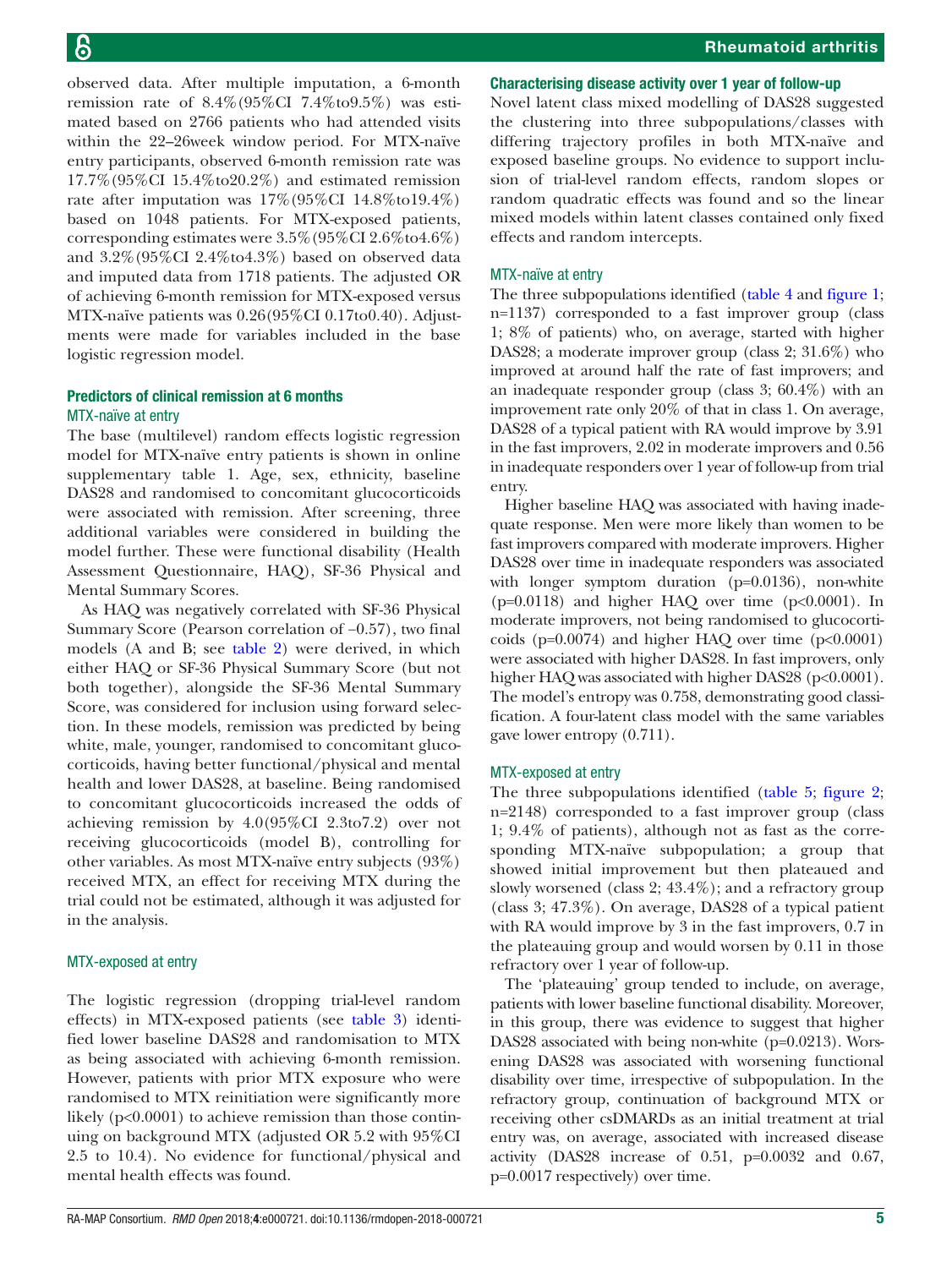<span id="page-5-0"></span>Table 2 Final logistic regression model A (including SF-36 summary scores to base model) and model B (including HAQ to base model) for clinical remission at 6months for MTX-naive subjects at entry

| <b>Predictors</b>                                                   | log(OR)   | SE of log(OR)     | <b>OR</b>         | 95% CI for OR     | p-value                  |
|---------------------------------------------------------------------|-----------|-------------------|-------------------|-------------------|--------------------------|
| Final Model A (inclusion of SF-36 summary components to base model) |           |                   |                   |                   |                          |
| Intercept*                                                          |           |                   | $\qquad \qquad -$ | $\qquad \qquad -$ | $\qquad \qquad -$        |
| Age at Entry, years                                                 | $-0.0249$ | 0.0076            | 0.98              | 0.96 to 0.99      | 0.0010                   |
| Disease Duration, years                                             | $-0.0033$ | 0.0300            | 1.00              | 0.94 to 1.06      | 0.9125                   |
| Gender Male v Female                                                | 0.9793    | 0.1953            | 2.66              | 1.82 to 3.90      | < 0.0001                 |
| Ethnicity White v Rest                                              | 1.3489    | 0.4957            | 3.85              | 1.46 to 10.2      | 0.0065                   |
| DAS28-ESR at Baseline                                               | $-0.3616$ | 0.0891            | 0.70              | 0.58 to 0.83      | < 0.0001                 |
| Rheumatoid Factor Positivity Yes v No -0.1352                       |           | 0.2016            | 0.87              | 0.59 to 1.30      | 0.5024                   |
| Randomised to MTX at start* Yes v No -                              |           |                   |                   |                   |                          |
| Randomised to or on csDMARD at<br>start Yes v No                    | 0.1809    | 0.2726            | 1.20              | 0.70 to 2.04      | 0.5070                   |
| Randomised to Glucocorticoids at<br>start Yes v No                  | 1.3375    | 0.2926            | 3.81              | 2.15 to 6.76      | < 0.0001                 |
| On Background Glucocorticoids at<br>start Yes v No                  | 0.2478    | 0.4857            | 1.28              | 0.49 to 3.32      | 0.6099                   |
| SF-36 Physical Summary Score                                        | 0.0423    | 0.0118            | 1.04              | 1.02 to 1.07      | 0.0003                   |
| SF-36 Mental Summary Score                                          | 0.0209    | 0.0076            | 1.02              | 1.01 to 1.04      | 0.0063                   |
| Final Model B (Inclusion of HAQ to base model)                      |           |                   |                   |                   |                          |
| Intercept*                                                          |           | $\qquad \qquad -$ | $\qquad \qquad -$ | $\qquad \qquad -$ | $\overline{\phantom{0}}$ |
| Age at Entry, years                                                 | $-0.0191$ | 0.0075            | 0.98              | 0.97 to 1.00      | 0.0109                   |
| Disease Duration, years                                             | $-0.0032$ | 0.0299            | 1.00              | 0.94 to 1.06      | 0.9157                   |
| Gender Male v Female                                                | 0.8551    | 0.1945            | 2.35              | 1.61 to 3.44      | < 0.0001                 |
| Ethnicity White v Rest                                              | 1.3756    | 0.4937            | 3.96              | 1.50 to 10.4      | 0.0053                   |
| DAS28-ESR at Baseline                                               | $-0.3489$ | 0.0904            | 0.71              | 0.59 to 0.84      | 0.0001                   |
| Rheumatoid Factor Positivity Yes<br>v No                            | $-0.1352$ | 0.2008            | 0.87              | 0.59 to 1.29      | 0.5009                   |
| Randomised to MTX at start* Yes<br>v No                             |           |                   |                   |                   |                          |
| Randomised or on csDMARD at<br>start Yes y No                       | 0.1789    | 0.2714            | 1.20              | 0.70 to 2.04      | 0.5097                   |
| Randomised to Glucocorticoids at<br>start Yes y No                  | 1.3976    | 0.2920            | 4.05              | 2.28 to 7.17      | < 0.0001                 |
| On Background Glucocorticoids at<br>start Yes v No                  | 0.3778    | 0.4829            | 1.46              | 0.57 to 3.76      | 0.4340                   |
| <b>HAQ</b>                                                          | $-0.6325$ | 0.1616            | 0.53              | 0.39 to 0.73      | < 0.0001                 |

\*Estimates and SE are not estimable. MTX usage during study has been adjusted for in models. Majority of MTX-naïve subjects at trial entry received MTX during study (93%).xMark as

csDMARD, conventional synthetic disease-modifying antirheumatic drug; DAS28, DiseaseActivity Score 28; ESR, erythrocyte sedimentation rate; HAQ, Health AssessmentQuestionnaire; MTX, methotrexate.

The model's entropy was 0.609, demonstrating modest classification. A four-latent class model identified an additional group (around 3.3% of patients) that showed rapid improvement over 3 months and then rebounded dramatically. Although this model had increased entropy (0.659), given the fourth group's size and unusual pattern, the three-latent class model was preferred.

# Model outputs

The models presented in tables 4 and 5 are useful for characterising disease activity over time into more homogeneous subpopulations and for identifying predictors of subpopulation membership and disease activity level. The models are also useful for calculating and updating the probabilities of a patient belonging to each of the subpopulations given their current value of DAS28 and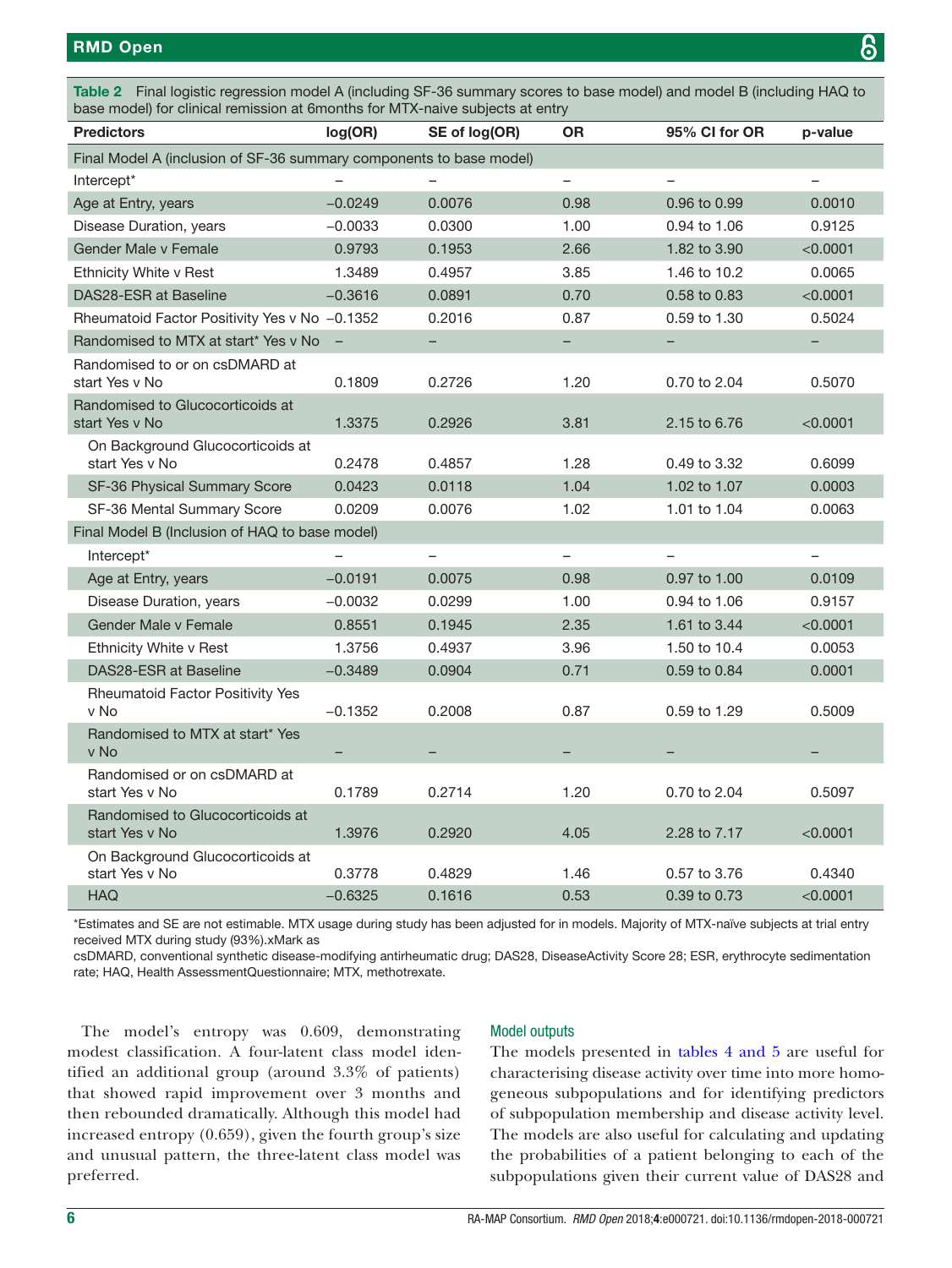<span id="page-6-0"></span>

| Final logistic regression model for clinical remission at 6months for MTX-exposed subjects<br>Table 3 |           |                  |      |              |          |
|-------------------------------------------------------------------------------------------------------|-----------|------------------|------|--------------|----------|
| <b>Predictors</b>                                                                                     | log(OR)   | SE of log(OR) OR |      | 95%CI for OR | P values |
| Intercept                                                                                             |           |                  |      |              |          |
| Age at entry, years                                                                                   | $-0.0160$ | 0.0124           | 0.98 | 0.96 to 1.01 | 0.1953   |
| Disease duration, years                                                                               | $-0.0105$ | 0.0206           | 0.99 | 0.95 to 1.03 | 0.6109   |
| Gender: male versus female                                                                            | 0.2935    | 0.3697           | 1.34 | 0.65 to 2.77 | 0.4271   |
| Ethnicity: white versus rest                                                                          | $-0.0511$ | 0.4137           | 0.95 | 0.42 to 2.14 | 0.9017   |
| DAS28-ESR at baseline                                                                                 | $-0.8228$ | 0.1600           | 0.44 | 0.32 to 0.60 | < 0.0001 |
| Rheumatoid factor positivity: yes versus no                                                           | $-0.5277$ | 0.3214           | 0.59 | 0.31 to 1.11 | 0.1007   |
| MTX use in trial                                                                                      |           |                  |      |              |          |
| (Randomised to MTX, previous use) versus (not<br>receiving, previous use)                             | 1.6499    | 0.8252           | 5.21 | 1.03 to 26.2 | 0.0456   |
| Background MTX continued versus (not<br>receiving, previous use)                                      | 0.0126    | 0.7874           | 1.01 | 0.22 to 4.74 | 0.9873   |
| Randomised to or on csDMARD at start: yes<br>versus no                                                | 1.1721    | 0.8953           | 3.23 | 0.56 to 18.7 | 0.1905   |
| On background glucocorticoids at start: yes<br>versus no                                              | 0.1169    | 0.3299           | 1.12 | 0.59 to 2.15 | 0.7230   |

csDMARD, conventional synthetic disease-modifying antirheumatic drug; DAS28, DiseaseActivity Score 28; ESR, erythrocyte sedimentation rate; MTX, methotrexate.

covariates and estimated parameters from the model (including estimated random patient-level effects). $24$ This would be particularly useful in an adaptive trial as a new individual recruited could be assigned probabilities of belonging to each trajectory by a model that included all previously recruited individuals.

Furthermore, such models also allow subject-specific predictions of future DAS28 values for patients either given a particular trajectory subpopulation or averaged over all possible trajectory subpopulations. They would also allow population-averaged inference for particular subgroups of patients defined by the values of baseline covariates to inform, for example, national treatment guidelines for patients with RA.

## **DISCUSSION**

By means of a large industry-academic partnership, IPD from non-biological arms of 18 RA RCTs were amalgamated. These data on 3290 patients allowed a more definitive investigation into clinical predictors of remission, beyond a systematic literature review, through flexible multivariate modelling and novel subgroup analyses using latent class mixed modelling methodology.

We did not aim to do an IPD meta-analysis in order to estimate a common treatment effect across multiple trials investigating the same treatment against the same control intervention. Instead, our goal was to treat this IPD study as an observational cohort in order to more comprehensively investigate the predictors of remission on a variety of non-biological treatments and to discover clinically meaningful subpopulations of patients with RA that could inform the future recruitment of RA patient types into trials and more stratified patient management.

Although patients in RCTs are generally considered to be poorly representative of those patients seen in the general RA clinic population (having higher levels of disease activity at entry and fewer and less severe comorbidities), they nevertheless represent a subpopulation of patients with RA with very real clinical need. Additionally, they represent a patient subpopulation in which treatment management decisions would be made based on the patients' arthritis symptoms and signs and not complicated by comorbidities and the potential for interactions between the assigned treatments and the comorbidities.

We conducted separate analyses for MTX-naïve and MTX-exposed strata at trial entry, reflecting relatively early and more established disease, respectively. Unsurprisingly, the 6-month remission rate for MTX-naïve (majority then randomised to MTX) patients was substantially higher (17% vs 3.5%) than for those with prior MTX exposure. Utilisation of a treat-to-target strategy, as is usual in clinical practice, may have increased the remission rate in this group further.

A major unmet need is identifying which patients with RA are more or less likely to achieve remission. Our results suggest that, in MTX-naïve entry patients with relatively early disease and high disease activity, baseline factors including age, gender, ethnicity, disease activity, mental health and physical functioning may help identify those with a higher or lower chance of achieving 6-month remission. While all these factors have been previously identified,  $14\frac{26\frac{27}{7}}{8}$  we have confirmed them in a very large sample with the benefits of controlled trial conditions, not usually achievable with large observational studies. These factors should be considered stratifiers when designing future clinical trials and interpreting results of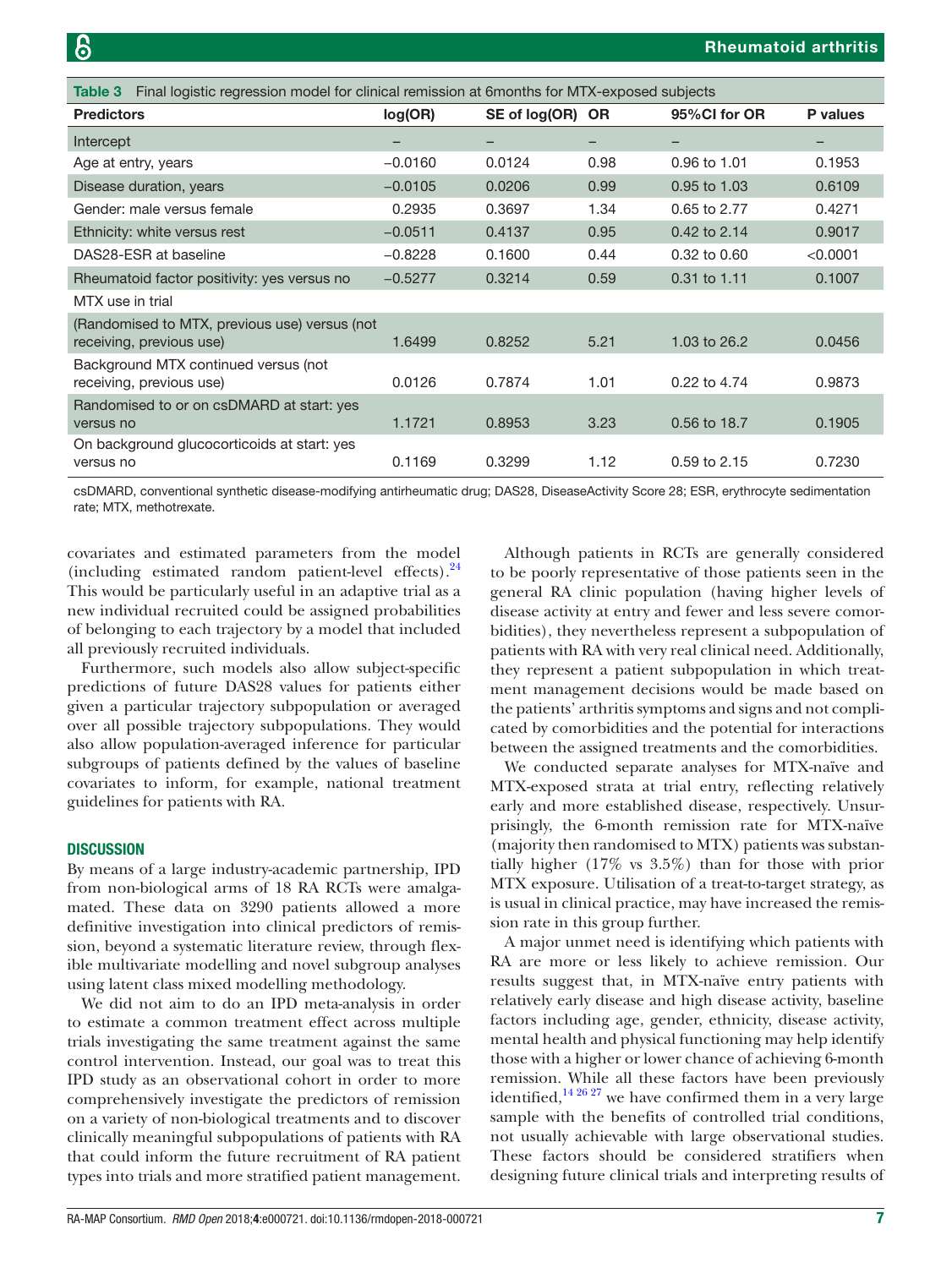# RMD Open

| Latent class mixed model results for MTX-naïve<br>Table 4<br>entry subjects over 1-year follow-up |                                    |                                                            |                 |  |
|---------------------------------------------------------------------------------------------------|------------------------------------|------------------------------------------------------------|-----------------|--|
| <b>Predictors</b>                                                                                 | log(OR)                            | SE                                                         | <b>P</b> values |  |
|                                                                                                   | Multinomial class membership model |                                                            |                 |  |
|                                                                                                   |                                    | Class 1 (fast improver) versus class 2 (moderate improver) |                 |  |
| Intercept                                                                                         | $-2.1947$                          | 0.4901                                                     | < 0.0001        |  |
| Sex: male<br>versus female                                                                        | 0.8881                             | 0.3065                                                     | 0.0038          |  |
| Baseline HAQ 0.3416                                                                               |                                    | 0.2902                                                     | 0.2393          |  |
|                                                                                                   |                                    | Class 3 (inadequate response) versus class 2 (moderate     |                 |  |
| improver)                                                                                         |                                    |                                                            |                 |  |
| Intercept                                                                                         | $-1.2339$                          | 0.6461                                                     | 0.0561          |  |
| Sex: male<br>versus female 0.0128                                                                 |                                    | 0.2762                                                     | 0.9629          |  |
| Baseline HAQ                                                                                      | 0.6174                             | 0.2805                                                     | 0.0277          |  |
|                                                                                                   |                                    |                                                            |                 |  |
| <b>Linear mixed</b><br>model                                                                      | <b>Estimate</b>                    | <b>SE</b>                                                  | <b>P</b> values |  |
|                                                                                                   |                                    |                                                            |                 |  |
| Intercept<br>Class 1                                                                              | 7.788                              | 0.9264                                                     | $<$ 0.0001      |  |
| Class 2                                                                                           | 5.6199                             | 0.3158                                                     | < 0.0001        |  |
| Class 3                                                                                           | 5.7350                             | 0.3400                                                     | $<$ 0.0001 $<$  |  |
| Disease duration, years                                                                           |                                    |                                                            |                 |  |
| Class 1                                                                                           | $-0.0083$                          | 0.0397                                                     | 0.8335          |  |
| Class 2                                                                                           | $-0.0016$                          | 0.0104                                                     | 0.8768          |  |
| Class 3                                                                                           | 0.0312                             | 0.0126                                                     | 0.0136          |  |
| Ethnicity                                                                                         |                                    |                                                            |                 |  |
| White versus                                                                                      |                                    |                                                            |                 |  |
| rest: class 1                                                                                     | $-0.5313$                          | 0.3882                                                     | 0.1711          |  |
| White versus                                                                                      |                                    |                                                            |                 |  |
| rest: class 2                                                                                     | $-0.2726$                          | 0.1837                                                     | 0.1379          |  |
| White versus<br>rest: class 3                                                                     | $-0.4331$                          | 0.1719                                                     | 0.0118          |  |
| Follow-up                                                                                         |                                    |                                                            |                 |  |
| time in study,                                                                                    |                                    |                                                            |                 |  |
| weeks                                                                                             |                                    |                                                            |                 |  |
| Class 1                                                                                           | $-0.2051$                          | 0.0221                                                     | $<$ 0.0001 $<$  |  |
| Class 2                                                                                           | $-0.1117$                          | 0.0080                                                     | < 0.0001        |  |
| Class 3                                                                                           | $-0.0420$                          | 0.0080                                                     | < 0.0001        |  |
| Follow-up<br>time squared                                                                         |                                    |                                                            |                 |  |
| Class 1                                                                                           | 0.0025                             | 0.0004                                                     | $<$ 0.0001      |  |
| Class 2                                                                                           | 0.0014                             | 0.0001                                                     | < 0.0001        |  |
| Class 3                                                                                           | 0.0006                             | 0.0002                                                     | < 0.0001        |  |
| Randomised to MTX at start                                                                        |                                    |                                                            |                 |  |
| Yes versus<br>no: class 1                                                                         | $-1.2085$                          | 0.8352                                                     | 0.1479          |  |
| <b>Yes versus</b>                                                                                 |                                    |                                                            |                 |  |
| no: class 2                                                                                       | -0.1143                            | 0.2230                                                     | 0.6082          |  |
| Yes versus<br>no: class 3                                                                         | $-0.1299$                          | 0.2181                                                     | 0.5513          |  |
|                                                                                                   |                                    |                                                            | Confinuoc       |  |

| <b>Table 4</b> Continued |
|--------------------------|
|                          |

| Linear mixed<br>model                  | <b>Estimate</b>                       | SE     | <b>P</b> values |  |  |
|----------------------------------------|---------------------------------------|--------|-----------------|--|--|
|                                        | Randomised or on csDMARD at start     |        |                 |  |  |
| Yes versus<br>no: class 1              | $-0.0597$                             | 0.4436 | 0.8930          |  |  |
| <b>Yes versus</b><br>no: class 2       | $-0.1673$                             | 0.1304 | 0.1993          |  |  |
| Yes versus<br>no: class 3              | $-0.1127$                             | 0.1303 | 0.3871          |  |  |
| Randomised to glucocorticoids at start |                                       |        |                 |  |  |
| Yes versus<br>no: class 1              | $-0.3899$                             | 0.3976 | 0.3267          |  |  |
| <b>Yes versus</b><br>no: class 2       | $-0.3962$                             | 0.1480 | 0.0074          |  |  |
| Yes versus<br>no: class 3              | $-0.2540$                             | 0.1550 | 0.1013          |  |  |
|                                        | On background glucocorticoid at start |        |                 |  |  |
| Yes versus<br>no: class 1              | $-0.4879$                             | 0.3389 | 0.1500          |  |  |
| <b>Yes versus</b><br>no: class 2       | 0.2907                                | 0.2262 | 0.1987          |  |  |
| Yes versus<br>no: class 3              | 0.3468                                | 0.2123 | 0.1024          |  |  |
| HAQ (time varying)                     |                                       |        |                 |  |  |
| Class 1                                | 0.4913                                | 0.1045 | $<$ 0.0001      |  |  |
| Class 2                                | 0.5564                                | 0.0698 | < 0.0001        |  |  |
| Class 3                                | 0.6114                                | 0.1035 | < 0.0001        |  |  |
| Variance components*                   |                                       |        |                 |  |  |
| Variance<br>of random<br>intercept     | 0.6308                                | 0.0506 | < 0.0001        |  |  |
| Error SD                               | 0.7941                                | 0.0122 | $<$ 0.0001      |  |  |
| Relative<br>entropy <sup>†</sup>       | 0.758                                 |        |                 |  |  |

\*Trial-levels random effects were investigated and found to be not necessary

†A relative entropy takes values between 0 and 1, with 1 indicating perfect classification

biomarker studies. The potential role of mental health is of current interest, although mechanisms are uncertain, complex and bidirectional.<sup>26</sup> <sup>28</sup> <sup>29</sup> The fact that mental and physical/functional well-being was predictive in MTX-naïve entry patients with relatively early disease but not in the prior MTX-exposed entry patients with more established disease is of note and should be explored further as it is difficult in our study to disentangle early/ established disease from no/previous exposure to MTX. Some previous studies have shown an effect of smoking status on disease activity<sup>14 30</sup> we could not confirm this. However, our finding could be due to the high proportion of systematically missing smoking data (57%). RF

Continued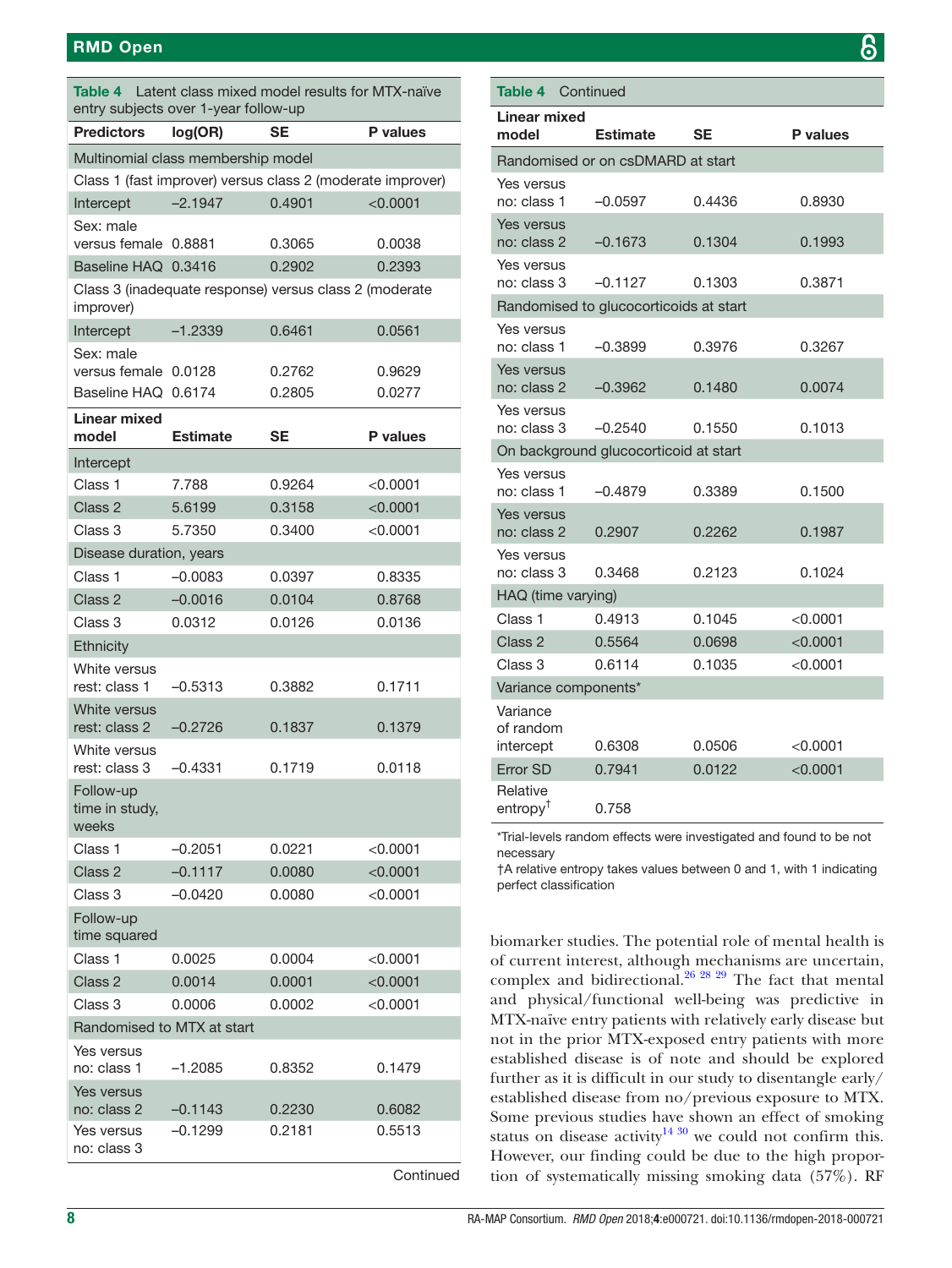

<span id="page-8-0"></span>Figure 1 Mean profiles over 1 year from the observed Disease Activity Score 28 (DAS28) data for patients who were methotrexate (MTX)-naïve at trial entry, after stratifying by predicted class membership. Class 1—fast improver group (red): 8%; class 2—moderate improver group (blue): 31.6%; class3—inadequate response group (green): 60.4% (entropy: 0.758).

was not associated with remission here. Previous studies show conflicting results.<sup>14 31 32</sup>

We identified three distinct disease activity trajectories in both MTX-naïve entry and MTX-exposed strata. Although we have given trajectory classes similar names in both strata, the degree of improvement differed depending on MTX exposure history (or early vs established disease at entry through confounding). Siemons *et al*[33](#page-11-20) also observed three distinct trajectories from an *unadjusted* latent class mixed model analysis over the first year in patients with early  $RA^{33}$  $RA^{33}$  $RA^{33}$  All their patients followed a treat-to-target strategy and 82% belonged to a 'fast response' group with only 3% in a 'poor response' group. They found evidence for differences across groups in baseline disease activity measures, pain and SF-36 Phys-ical and Mental Health Summary Scores.<sup>[33](#page-11-20)</sup> However, they found weaker evidence to support a role of gender in distinguishing groups. We found gender and baseline functional disability were predictors of trajectory class in the MTX-naïve group. The latter was the lone predictor of class membership for MTX-exposed patients. However, the findings of Siemons *et al* were based on one-way analyses of variance rather than introducing variables into their latent class model. There has been debate on whether or not the incorporation of covariates may play an important role in enumerating classes.<sup>[34](#page-11-21)</sup>

A number of variables were associated with DAS28 levels within trajectory classes. In both MTX-naïve and

| Latent class mixed model results for MTX-<br>Table 5<br>exposed subjects over 1-year follow-up |                 |           |           |                 |  |
|------------------------------------------------------------------------------------------------|-----------------|-----------|-----------|-----------------|--|
| <b>Predictors</b>                                                                              |                 | log(OR)   | <b>SE</b> | <b>P</b> values |  |
| <b>Multinomial class</b><br>membership model                                                   |                 |           |           |                 |  |
| Class 1 (fast improver) versus<br>class 2 (plateaued)                                          |                 |           |           |                 |  |
| Intercept                                                                                      |                 | $-1.7852$ | 0.3187    | < 0.0001        |  |
| Baseline HAQ                                                                                   |                 | 0.4137    | 0.2073    | 0.0460          |  |
| Class 3 (refractory) versus<br>class 2 (plateaued)                                             |                 |           |           |                 |  |
| Intercept                                                                                      |                 | $-0.7352$ | 0.2987    | 0.0138          |  |
| <b>Baseline HAQ</b>                                                                            |                 | 0.5536    | 0.1648    | 0.0008          |  |
| <b>Linear mixed</b><br>model                                                                   | <b>Estimate</b> | <b>SE</b> |           | <b>P</b> values |  |
| Intercept                                                                                      |                 |           |           |                 |  |
| Class 1                                                                                        | 5.2433          | 0.6394    |           | < 0.0001        |  |
| Class 2                                                                                        | 5.7507          | 0.2552    |           | < 0.0001        |  |
| Class 3                                                                                        | 5.8371          | 0.2018    |           | $<$ 0.0001      |  |
| Ethnicity                                                                                      |                 |           |           |                 |  |
| White versus<br>rest: class 1                                                                  | $-0.1746$       | 0.1929    |           | 0.3655          |  |
| White versus<br>rest: class 2                                                                  | $-0.2380$       | 0.1034    |           | 0.0213          |  |
| White versus<br>rest: class 3                                                                  | $-0.1233$       | 0.0931    |           | 0.1852          |  |
| Follow-up time<br>in study, weeks                                                              |                 |           |           |                 |  |
| Class 1                                                                                        | $-0.1668$       | 0.0091    |           | $<$ 0.0001      |  |
| Class 2                                                                                        | $-0.0863$       | 0.0059    |           | < 0.0001        |  |
| Class 3                                                                                        | $-0.0030$       | 0.0042    |           | 0.4697          |  |
| Follow-up time<br>squared                                                                      |                 |           |           |                 |  |
| Class 1                                                                                        | 0.0021          | 0.0001    |           | < 0.0001        |  |
| Class 2                                                                                        | 0.0014          | 0.0001    |           | < 0.0001        |  |
| Class 3                                                                                        | 0.0001          | 0.0001    |           | 0.1708          |  |
| MTX use                                                                                        |                 |           |           |                 |  |
| (Randomised<br>MTX, previous<br>on) versus<br>previous<br>on but not<br>randomised:<br>class 1 | 1.0513          | 0.6129    |           | 0.0863          |  |
| (Randomised                                                                                    | 0.0186          | 0.2750    |           | 0.9461          |  |
| MTX, previous<br>on) versus<br>previous<br>on, but not<br>randomised:<br>class 2               |                 |           |           |                 |  |

**Continued**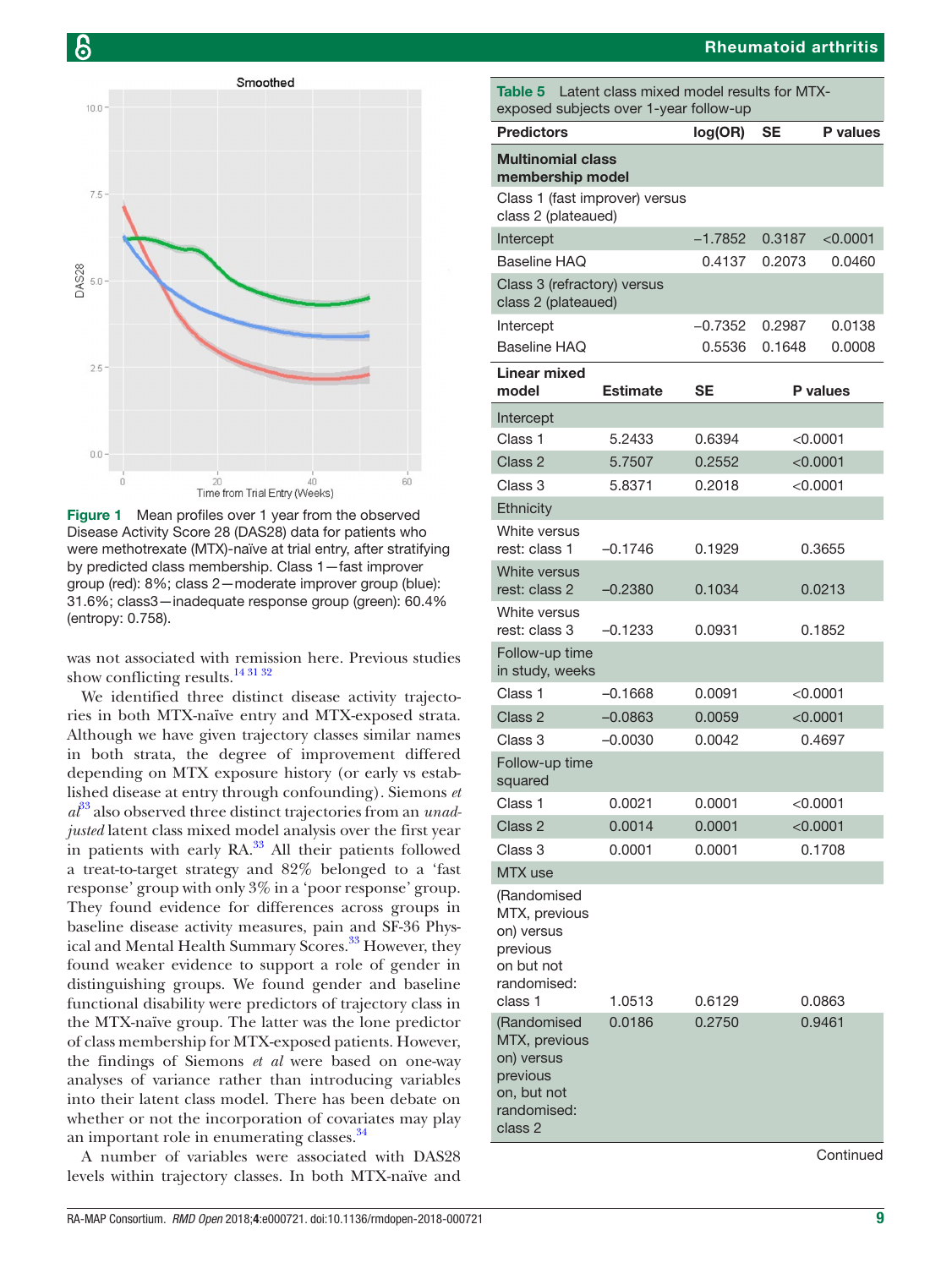# RMD Open

| <b>Table 5</b><br>Continued                                                                      |                 |        |                 |
|--------------------------------------------------------------------------------------------------|-----------------|--------|-----------------|
| Linear mixed<br>model                                                                            | <b>Estimate</b> | SE     | <b>P</b> values |
| (Randomised<br>MTX, previous<br>on) versus<br>previous<br>on, but not<br>randomised:<br>class 3  | 0.3206          | 0.2381 | 0.1781          |
| Background<br><b>MTX</b> continued<br>versus<br>previous<br>on but not<br>randomised:<br>class 1 | 0.9683          | 0.6140 | 0.1148          |
| Background<br><b>MTX</b> continued<br>versus<br>previous<br>on but not<br>randomised:<br>class 2 | 0.0762          | 0.2430 | 0.7539          |
| Background<br><b>MTX</b> continued<br>versus<br>previous<br>on but not<br>randomised:<br>class 3 | 0.5088          | 0.1729 | 0.0032          |
| Randomised or<br>on csDMARD<br>at start                                                          |                 |        |                 |
| Yes versus no:<br>class 1                                                                        | 0.5336          | 0.6840 | 0.4353          |
| Yes versus no:<br>class 2                                                                        | -0.1657         | 0.3004 | 0.5813          |
| Yes versus no:<br>class 3                                                                        | 0.6739          | 0.2151 | 0.0017          |
| On<br>background<br>glucocorticoids<br>at start                                                  |                 |        |                 |
| Yes versus no:<br>class 1                                                                        | $-0.1578$       | 0.1551 | 0.3088          |
| Yes versus no:<br>class 2                                                                        | 0.0648          | 0.0843 | 0.4419          |
| Yes versus no:<br>class 3                                                                        | $-0.1037$       | 0.0788 | 0.1885          |
| HAQ (time<br>varying)                                                                            |                 |        |                 |
| Class 1                                                                                          | 0.3958          | 0.0601 | < 0.0001        |
| Class 2                                                                                          | 0.3773          | 0.0413 | $<$ 0.0001      |
| Class 3                                                                                          | 0.2641          | 0.0313 | < 0.0001        |
|                                                                                                  |                 |        |                 |

**Continued** 

| <b>Table 5</b> Continued           |                 |        |                 |
|------------------------------------|-----------------|--------|-----------------|
| Linear mixed<br>model              | <b>Estimate</b> | SE     | <b>P</b> values |
| Variance<br>components*            |                 |        |                 |
| Variance<br>of random<br>intercept | 0.6174          | 0.0269 | < 0.0001        |
| Error SD                           | 0.6902          | 0.0056 | < 0.0001        |
| Relative<br>entropy <sup>+</sup>   | 0.609           |        |                 |

\*Trial-level random effects were investigated and found to be not necessary.

†A relative entropy takes values between 0 and 1, with 1 indicating perfect classification.

csDMARD, conventional synthetic disease-modifying

antirheumatic drug; HAQ, HealthAssessment Questionnaire; MTX, methotrexate.

MTX-exposed patients, higher HAQ was associated with higher DAS28 in all classes. Interestingly, in the refractory class of MTX-exposed patients, those who continued background MTX or took other csDMARDs at trial start had higher DAS28 over time. In the class which plateaued, non-whites had higher DAS28 over time. Furthermore, non-whites had higher DAS28 within both moderate



<span id="page-9-0"></span>Figure 2 Mean profiles over 1 year from the observed Disease Activity Score 28 (DAS28) data for the methotrexate (MTX)-exposed patients after stratifying by predicted class membership. Class 1—fast improver group (red): 9.4%; class 2—moderate improver group (blue): 43.4%; class 3—inadequate response group (green): 47.3% (entropy: 0.609).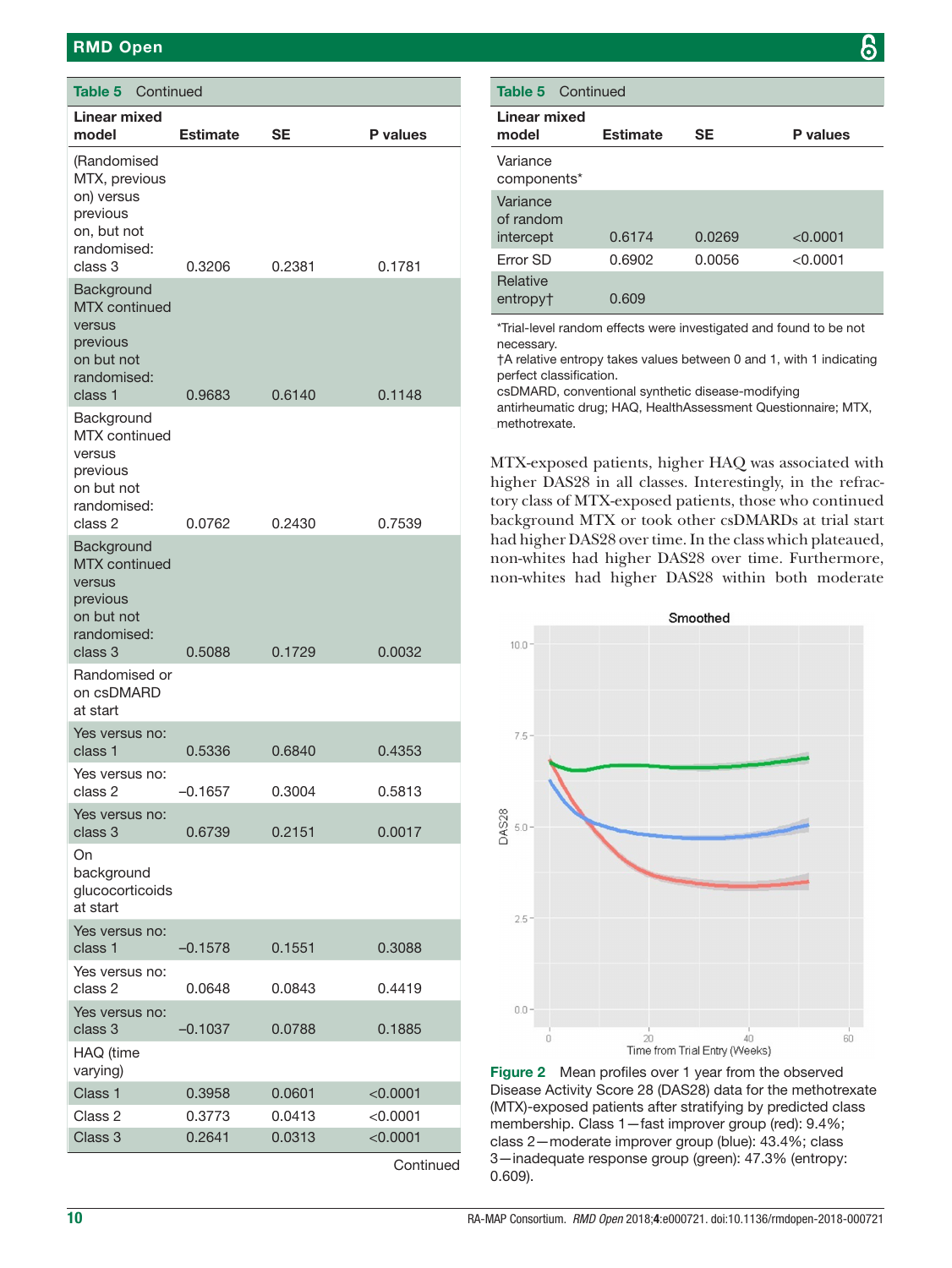improver and inadequate response trajectory classes of the MTX-naïve stratum.

It may seem somewhat confusing that lower disease activity at baseline was associated with achieving clinical remission at 6 months in both baseline MTX-naïve and MTX-exposed groups, and yet there was a subpopulation of baseline MTX-naïve patients who improved rapidly but started with, on average, higher levels of disease activity at baseline than the other two subpopulations of MTX-naïve patients. However, when comparing two patients who differ at baseline with regard to only disease activity (with all other baseline covariates being the same), it is not surprising that the one with the lower baseline disease activity has a higher chance of attaining remission, presumably because he/she has less far to go to attain remission. By comparison, the MTX-naïve subpopulation of 'fast improvers' who started with the highest levels of disease activity and rapidly improved, differed from the other MTX-naïve subpopulations in terms of its gender and HAQ baseline distributions. That is, the 'fast improvers' had a higher proportion of men and, on average, had higher HAQ values than the other subgroups. Therefore, this 'fast improvers' group starts off with higher levels of disease activity and rapidly improves compared with the others primarily because it was made up of patients with a different profile of covariate values in terms of gender and HAQ. It is known that high levels of HAQ at baseline correlate positively with high levels of DAS28 at baseline and that men are more likely to achieve clinical remission at 6 months than women in the MTX-naïve subpopulation [\(table](#page-5-0) 2).

When interest is focused on early treatment response and its predictors, then approaches which restrict the longitudinal disease activity response to this early time period rather than the whole follow-up period may be more appropriate. Such approaches would be much more applicable to recent clinical trials in early disease in which aggressive treatment reflects the window of opportunity and treat-to-target goals.

There are many advantages of combining data from multiple trials. However, one methodological challenge is data harmonisation across trials; in particular here, with regard to creating a common DAS28 variable. There is ongoing debate as to the exact equivalence of DAS28 calculated using different formulae and the validity of combining different methods of calculation in the same analysis. These issues could impact on findings, although we believe less so in characterising disease activity over time. There is also debate over the extent to which DAS28 remission cut-off overestimates remission, as defined by absence of residual inflammatory disease activity.<sup>35</sup> However, DAS28 remission remains a widely used and aspirational target in clinical practice and trials, and we do not believe this invalidates our findings.

Even though our analyses were done using relatively large sample sizes, there is still the need to validate the findings before these results/models could be used to inform clinical practice or trial selection. There is a

potential for our models to be overoptimistic due to the model fitting process and multiple testing. In addition, models which incorporate routinely collected biomarkers may have more clinical utility.

The existence of differing trajectories supports a stratified medicine approach and suggests the potential for tailoring treatments to distinct patient subpopulations. Moreover, trajectories and predictors of response may differ by drug class. For example, these latent class mixed models would allow us, using the disease activity measure at screening (or past disease activity measures) and baseline covariate information, to estimate the likely trajectory pattern an MTX-naïve patient with high disease activity would take if they were to enter a trial and be randomised to a non-biological arm. If it was important, in this trial, to select only patients who had a high probability of responding to treatment, then our models could identify those patients who were least likely to respond (ie, the inadequate responders) to the control treatment and exclude them from the trial. These types of models could also be used in clinical practice (when validated), for example, to assign a probability of response to different choices or combinations of csDMARDs by an MTX-naïve patient with active disease (assuming that the clinician had access to their past disease activity values and covariate information). The prediction of trajectory class or the likely response to a change in treatment could be refined at follow-up visits using current disease activity values.

The entropies of our models, for both MTX-naïve and MTX-exposed strata, show room for improvement in classification accuracy. We anticipate that the addition of novel immune biomarkers, being investigated by the RA-MAP Consortium through their inception cohort study, will lead to predictor models that are clinically informative when choosing treatments for patients with RA.

#### Acknowledgements The research was supported by the NIHR Newcastle Biomedical Research Centre.

Collaborators See RA-MAP Consortium Membership in [online supplementary](https://dx.doi.org/10.1136/rmdopen-2018-000721)  [material 1.](https://dx.doi.org/10.1136/rmdopen-2018-000721)

Contributors The RA-MAP contributing authors have (1) substantially contributed to the conception or design of the work; or the acquisition, analysis or interpretation of data for the work; and have been involved in the (2) drafting the work or revising it critically for important intellectual content; and have given (3) final approval of the version to be published; and have (4) agreed to be accountable for all aspects of the work in ensuring that questions related to the accuracy or integrity of any part of the work are appropriately investigated and resolved.

Funding This study was funded by the MRC/ABPI Inflammation and Immunology Initiative Grant (MRC reference numbers: G1001516 and G1001518). BDMT is supported by the UK Medical Research Council (Unit Programme numbers: MC\_ UP\_1302/3 and MC\_UU\_00002/2). DS was an NIHR Senior Investigator.

Competing interests Although the UK RA-MAP Consortium is the author, there are a number of individuals (ie, contributors) to this paper, some of whom may have competing interests through their industry affiliation, research funding or consultancy activities. We have uploaded a file listing the contributors and their competing interests if any in the [online supplementary material 1](https://dx.doi.org/10.1136/rmdopen-2018-000721).

#### Patient consent Not required.

Provenance and peer review Not commissioned; externally peer reviewed. Data sharing statement The individual participant data from the 18 clinical trials